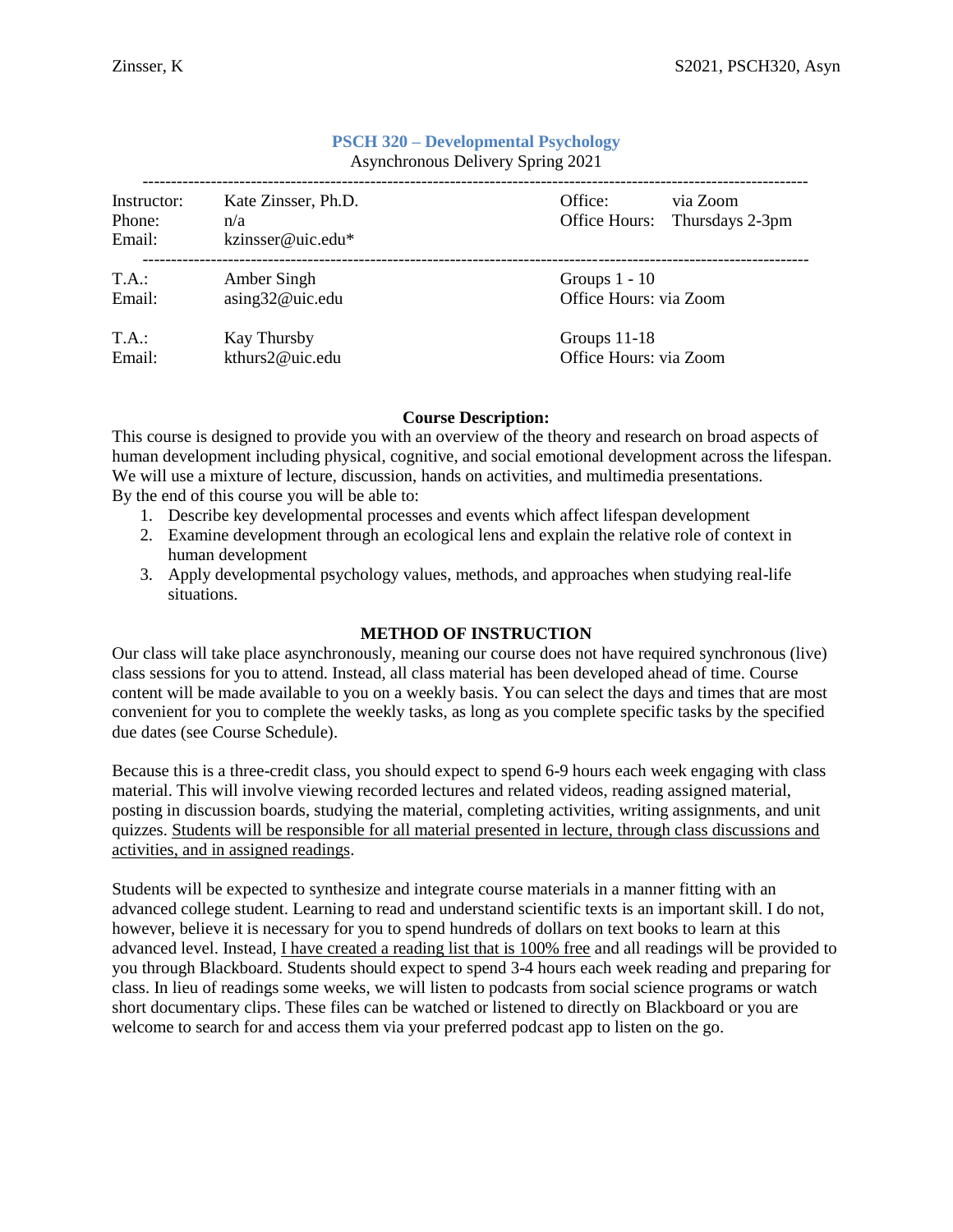## **COMMUNICATING WITH YOUR INSTRUCTIONAL TEAM**

*Seeking Support:* Your instructional team includes Dr. Zinsser, Amber, and Kay. We care about your success in the class, and we care about you. Please reach out to Amber and Kay via email, and visit Dr. Zinsser during her virtual drop-in hours with questions, concerns, or if you need help or support. Do not wait until the last minute to reach out, as we will be limited in how we are able to respond to your needs.

*Email Communication with the Teaching Assistants:* You can reach out to Amber and Kay via email. They will do their best to respond to your emails in a timely manner (i.e., within 48 hours, not including weekends). Please always include "320" and a brief description of your request/need in the subject line of the email. TAs will be assigned based on your discussion group number so check on Blackboard during the first week to determine which TA you should contact with questions. Groups 1-10 should reach out to Amber and 11-18 should communicate with Kay

*Virtual Office Hours with the Teaching Assistants:* The TAs are available to meet with you by Zoom. Please email them to request an appointment. Please always include "320" and a brief description of your request/need in the subject line of the email. Check Blackboard for a schedule of open hours as well. You can attend drop in hours with either TA but it is always best if you try to coordinate to speak with the one in charge of your discussion group.

*Virtual Drop-In Hours with Dr. Zinsser:* You can visit Dr. Zinsser during her virtual drop-in hours with questions about course content, your research interests, post-grad plans, future career goals, or life in general. I would like to meet you, so I request that you come to my virtual drop-in hours instead of emailing. If you email me, I may forward the email on to the TAs. Virtual Drop-ins will be available most Tuesdays from 2pm-3pm via Zoom. For the vast majority of you, this time should be free on your schedules, however, if you cannot attend this drop in because of a synchronous class conflict, please email me to arrange a separate time. During this time, I will also read and respond to submitted reactions and reflections submitted each week. You can submit an anonymous [reaction or](https://docs.google.com/forms/d/e/1FAIpQLSeVUrxBVSFb-bfNPL4v-W5FVdm5McS-g1e7qJDkyPEab1a0RQ/viewform)  [reflection](https://docs.google.com/forms/d/e/1FAIpQLSeVUrxBVSFb-bfNPL4v-W5FVdm5McS-g1e7qJDkyPEab1a0RQ/viewform) using the link on the left-side menu on our Blackboard page.

## **GRADING**

Grades will be determined using the following proportions.

|      | 10% Leading Discussion (twice)              |
|------|---------------------------------------------|
|      | 16% Discussion engagement (8 of 10 threads) |
|      | 20% Activities (4 activities, 5% each)      |
|      | <b>36%</b> Unit Quizzes (3, optional final) |
|      | 2% Syllabus Quiz                            |
|      | 16% Observation paper                       |
| 100% |                                             |

Final grades will be assigned according to the following scale. Grades will **not** be rounded:

 $A = 89.90-100\%$  B = 79.90-89.89% C = 69.90-79.89% D = 59.90-69.89% F < 59.9%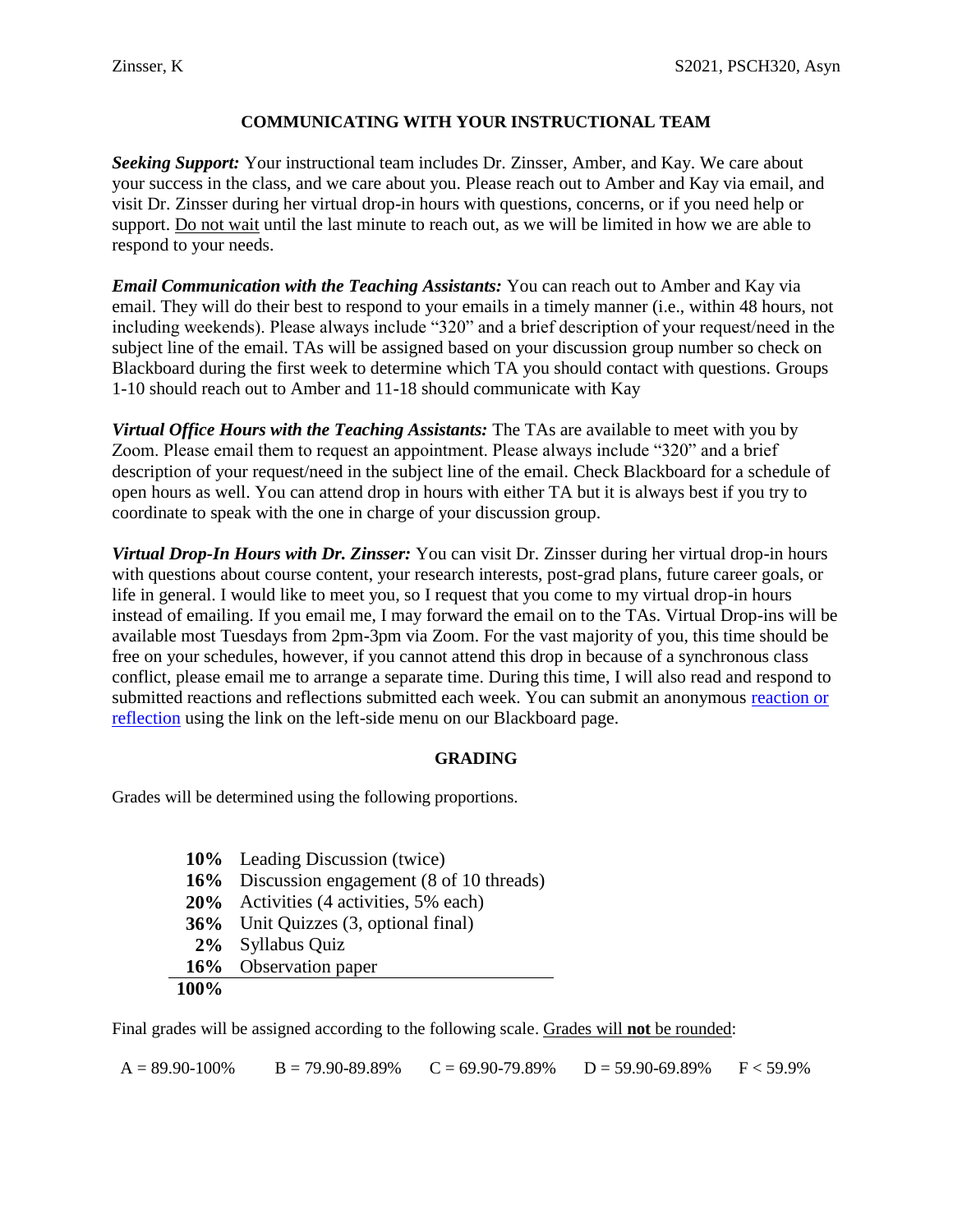**Late Work Policy:** *All late assignments will be subject to an automatic 10% penalty (so a paper that originally would have earned a 90% will only earn 80%). Additional points may be deducted for assignments more than one day late. Late work will not be accepted after April 23 rd .*

### **ASSIGNMENTS**

This course is organized into weekly modules that begin on Monday and conclude on Sunday. Most assignments are due by Sunday at 11:59pm. The exceptions are 1) multi-part assignments that require allowing time for peers to read and respond to your work; and 2) Quizzes which close on Fridays so as the ensure that students can receive help in a timely manner if technological issues arise.

### **Leading Small Group Discussions (10% total, lead twice, 5% each)**

Everyone will be assigned to small groups of 8-10 students and it is in these groups that we will complete most of our engagement activities. Each member of the discussion group will help initiate and lead discussion twice during the term. During each week you are leading, you will be expected to thoroughly read the assigned articles and post three engaging questions to prompt discussion in your group as separate threads. This means that there should be at least six threads for each discussion (3 questions/prompts from each of two leaders). Depending on group size there may be additional leaders in a given week. Leaders are not expected to coordinate their questions with other leaders, but you are welcome to do so (e.g., each leader focuses on a specific reading or topic).

Leaders initiating discussion threads should use open ended questions that prompt their classmates to compare, contrast, analyze or extend class material. Most discussion threads will be inspired by course readings and other content, but leaders are welcome to incorporate other related content and relevant current events.

Example starting places for your questions may include:

- $\triangleright$  Are there parts of an argument in a reading that especially appeal to you? Are highly relevant to you personally? Or with which you disagree?
- $\triangleright$  How can the information be used to support healthy development or public policy?
- $\triangleright$  For empirical studies: Are the measures and design appropriate for the questions being studied? Are the conclusions justified?

By responding back to and continuing discussion within at least two of their threads, Leaders will earn an additional 2 engagement points (see below). Posts that draw comparisons and identify similarities across posts are also welcome.

Determine your assigned weeks by looking your name up in the Group # Assignment table on Black Board. Plan ahead and make sure you know which weeks you are responsible for posting the initial questions.

Deadline for Initial Posts by Leaders: 11:59pm on Tuesday of the assigned week.

### **Engagement in Small Group Discussion (16% Total (2% per 8 Discussions)**

In addition to the introductory discussion (D0 which is ungraded), students are required to participate in 8 of the 10 discussions throughout the semester. That means that you can skip two weeks without penalty but missing more than two or not fully participating in two or more weeks of discussion will result in lost points. There are no discussions during weeks when other assignments or assessments due. Discussions points cannot be made up after the posting deadline has passed.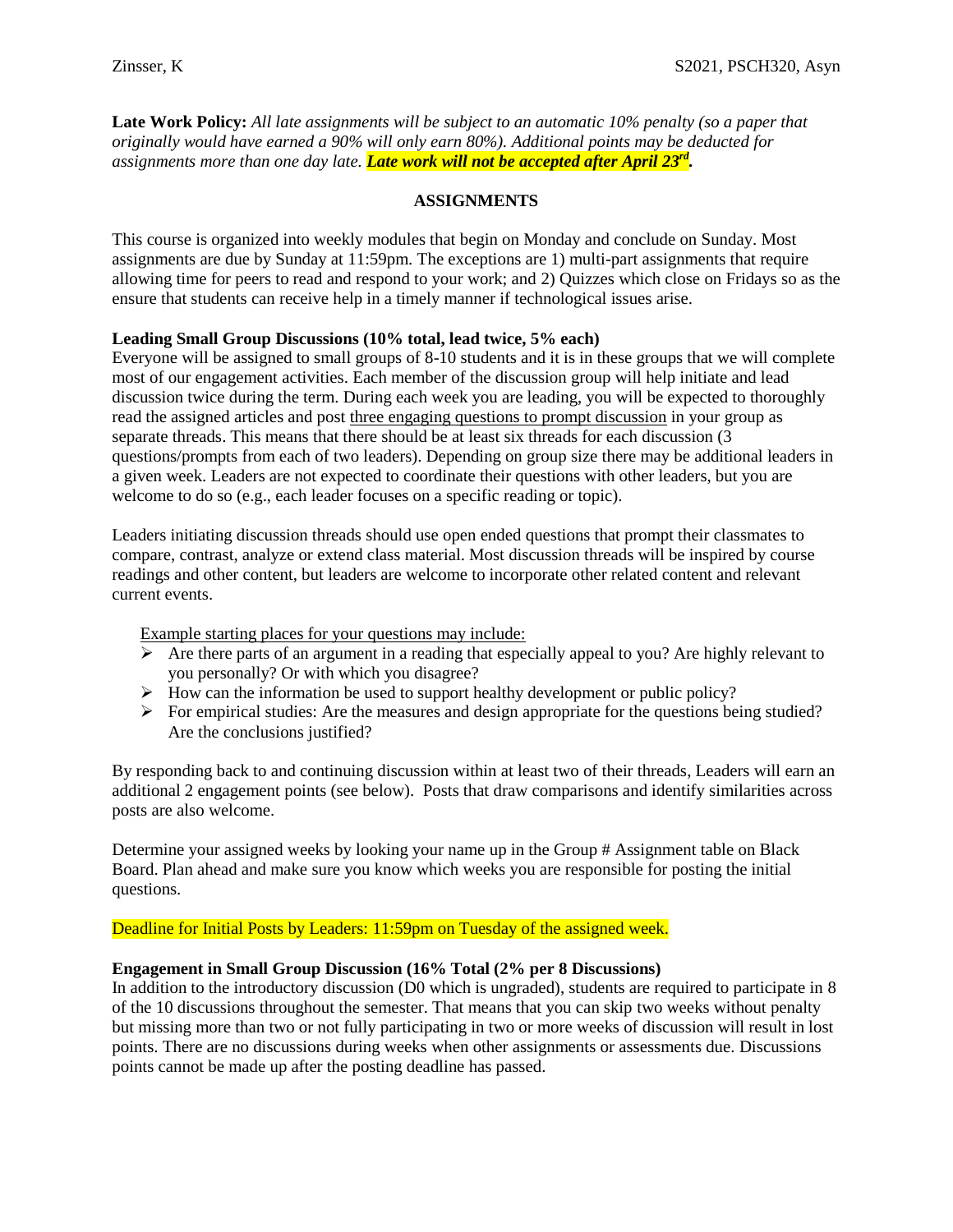Participating in a discussion entails replying to at least two of the threads created by the leaders for that week. Please make your first post in response to a thread that does not yet have any replies. Substantive responses contribute to our co-learning environment and go beyond statements of agreement. Students' responses to discussion may aim to provide additional support or evidence of a phenomena, connect the discussion to a prior topic or another thread in the same week, or extend other students' comments by identifying alternative hypotheses or explanations.

Discussion boards are a significant part of our learning community, and as such must be supportive and safe space. Posts should express understandings based on lectures and readings, even if relaying personal anecdotes. Comments that are solely based on your own experience or hearsay do not deepen our collective knowledge.

Like good scientists, we must all be open minded and prepared to take risks and learn. A student may inadvertently post a perspective based on false or inaccurate information. In our learning community, this student should welcome and seek out additional reliable information to inform (and possibly refute) their perspective. Above all else, discourse in the discussion threads should be respectful. Developmental psychology is inherently personal. We are all developing at every minute. Our comments and discussions should come from a place of respectful curiosity grounded in scientific inquiry and evidence.

The deadline for the minimum responses to small group discussion is 11:59pm on the Sunday of a given week. Students are welcome, however, to continue corresponding on these threads throughout the semester.

### **Please use the following rules of netiquette as you post to online discussions and send messages to your instructor and fellow students in the course.**

- 1. Use professional language. Always be considerate and constructive in your communications with the instructional team and other students. Include a greeting and a sign-off in your emails. Leave text messaging abbreviations out of messages and posts.
- 2. Try not to use all caps. It can come across as shouting to the reader. Instead, use bold, *italics,* "quotes," or other formatting to emphasize a word or phrase.
- 3. Use proper language and titles. Do not use any slang or profanity. Even if a word is one you consider to be, "not so bad," it could be offensive to others.
- 4. Review posts and messages before posting. Before you post, check for grammar and spelling errors. Also be sure to read for if the message you are trying to communicate is clear.
- 5. Ask for clarification. If you do not understand a post from your peers, or communications from the instructional team, ask for clarification. Everyone is doing their best to word their posts and messages as clearly as possible. In an online environment, though, some things can be lost in translation. If you're not sure of what is being asked of you or shared with you, kindly ask for clarification.

## **Activities (20%)**

This course undervalues memorization and is more heavily weighted towards supporting your ability to apply the knowledge you are gaining about human development into the real world. To that end, we have several opportunities to dive deeper and practice using our newfound skills in interpreting behavior across the lifespan. Four activities, each worth 5% of your final grade, will help you practice these skills and give your instructional team an indication of your mastery of the content thus far. Detailed instructions for each activity will be posted ahead of the due dates listed below. Traditionally, these would be in class activities completed in groups so students are welcome (but not required) to work with peers from their small groups on these assignments but all students must submit their own individual work for grading. In your Groups page, access tools such as Collaborate to host a video conference or send a group email to exchange ideas about these activities.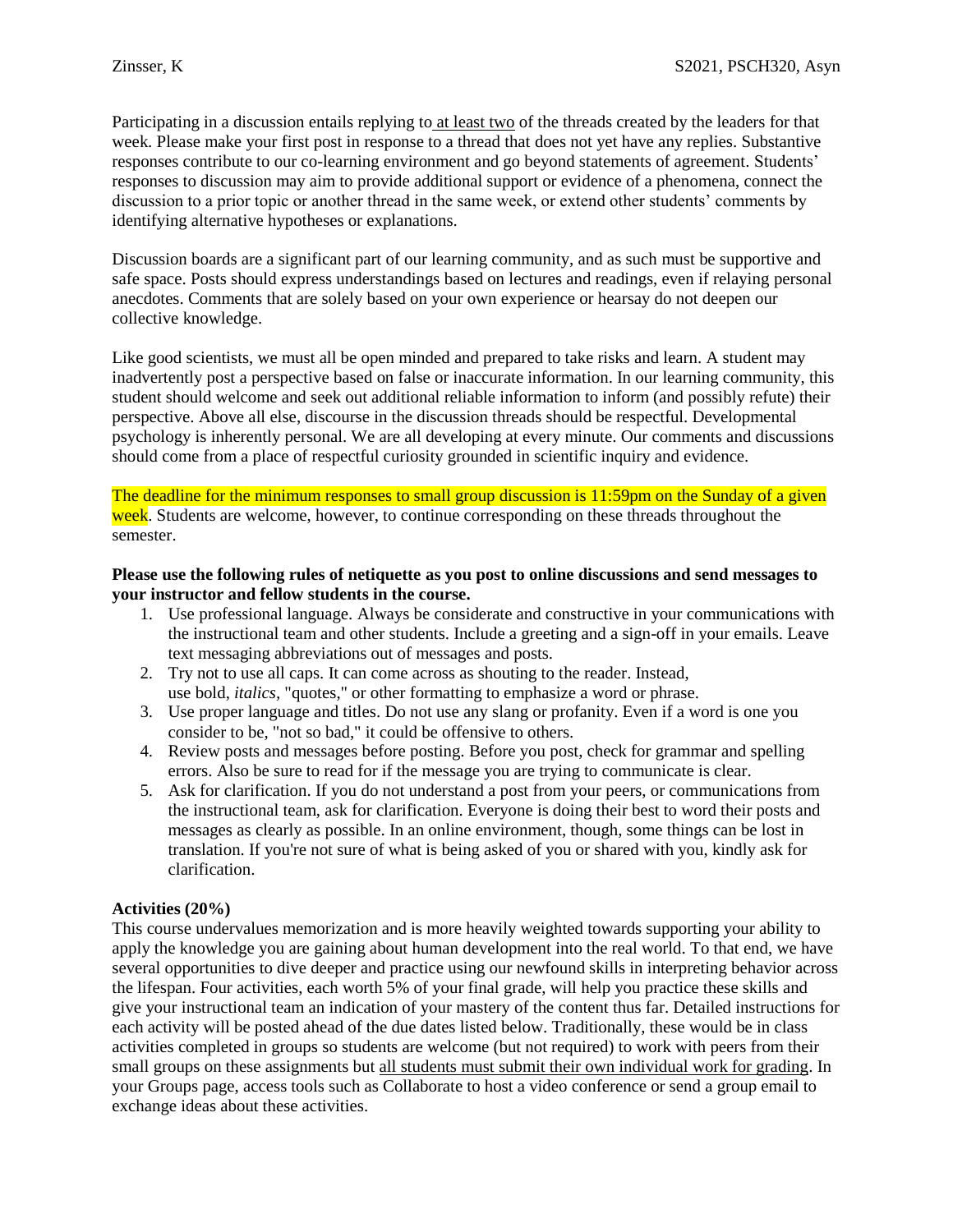- **Observing Babies** –Initial Post 2/9/2021, Feedback on Peer's Observation 2/14/2021
- **Do Perfect Parents make Perfect Children?** due Sunday 2/28/2021
- **Designing Playground Equipment** due Friday 3/19/2021 (early due to Spring Break)
- Dissecting the literature on **Optimism and Outlook in Adolescence** due Sunday 4/11/2021

## **ASSESSMENTS**

**Syllabus Quiz (2%).** Students will complete a short quiz about the syllabus and course procedures. This quiz will be administered through BlackBoard and will be "open syllabus" meaning that you are encouraged to use the syllabus while completing the quiz. Students are allowed to retake the quiz to improve their grade if they do not earn full credit the first time. This quiz will be available starting the first day of class and will close at 11:59pm on 1/24/2021.

**Natural-ish Observation Paper**. **(16%) Due 4/18/2021**. Students will write a 5-7 page paper applying what they have learned about developmental psychology to describe, analyze, and interpret the behavior of a real or fictional person. See Blackboard for detailed assignment instructions, formatting requirements, and the grading rubric. Students are encouraged to read instructions well ahead of time and begin planning their observation/viewing. These observations can be conducted at any point during the semester but the final paper must be turned in via SafeAssign on Black Board *by 11:59pm on 4/18/2021*

**Unit Quizzes (3 Quizzes, 12% each, 36% total).** There will be 3 non-cumulative open note quizzes throughout the course administered via Blackboard. Quizzes will open on Monday morning and close by midnight on the Friday of the weeks listed below. Quizzes are open note, but questions are primarily scenario based and require students to apply knowledge, not just regurgitate back memorized definitions. A typical quiz will consist of 30-40 multiple choice and matching questions. Students will be allowed ample time (e.g., 60 minutes) to complete the quiz. Timing accommodations registered with the Office of Disability Services will be made in Blackboard in accordance with the notice submitted by the student to Dr. Zinsser.

- **Unit 1** (Week 5) 2/8/2021 to 2/12/2021
- **Unit 2** (Week 10) 3/15/2021 to 3/19/2021
- **Unit 3** (Week 16) 4/26/2021 to 4/30/2021

# **Optional Final Exam (replaces lowest Exam grade, 12% if taken)**

There will be no opportunities to retake a missed exam, however student's missing an exam may make it up by taking the final exam. The final is mandatory for anyone who has missed an exam and will be cumulative. The grade earned on this will replace the 0 earned on a missed exam. Students who have not missed an exam but hope to improve their course grade are encouraged to take the final. The final cannot hurt your grade only improve it. There will be no other extra credit available for this course.

Tips and Tricks for Online Test Taking

- Use a hard wired internet connection (not Wi-Fi). I recommend the library computers since they are also near the Blackboard help desk
- Use your first attempt early. Don't wait until Thursday night to start the exam for the first time as you will run out of time to re-take it if you need.
- Do not confuse "open note" with "I don't need to study". These exams are intended to challenge your critical thinking skills and your application of knowledge. You need to already understand the material prior to starting the exam.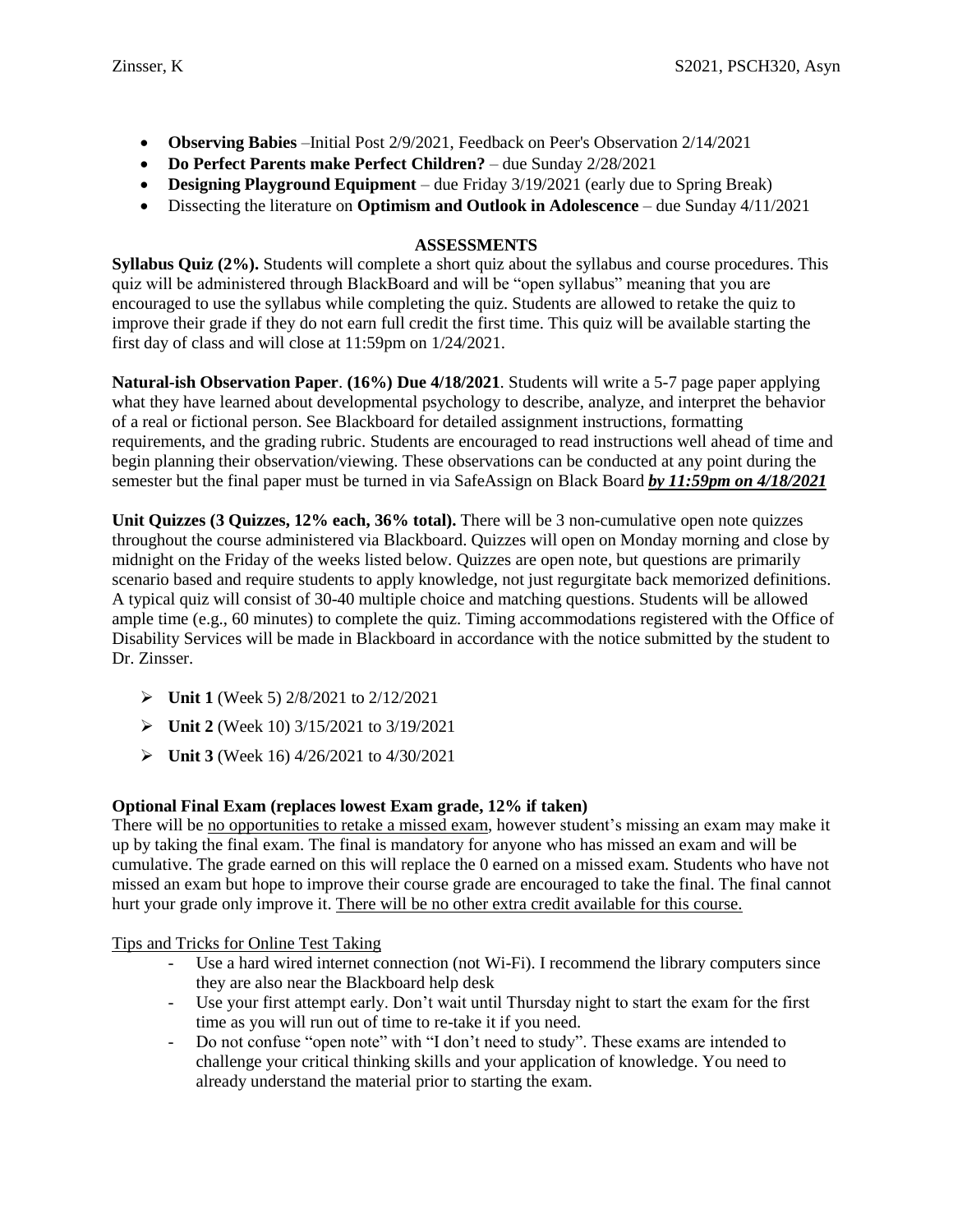- Be organized, prepared, and mindful of the time. These exams include multiple choice and short answer questions but they are timed to be fairly succinct. Do not expect to have ample time to riffle through your notes or look things up in lecture slides.

## **MISCELLANEOUS INFORMATION**

## **Accommodations for Students with Disabilities**

Your instructional team and The University of Illinois at Chicago is committed to maintaining a barrier-free environment so that individuals with disabilities can fully access programs, courses, services, and activities at UIC. If you face or anticipate disability-related barriers while at UIC, please connect with the Disability Resource Center (DCR) at drc.uic.edu, via email at drc@uic.edu, or call (312) 413-2183 (voice) or (312) 413- 0123 (TDD) to create a plan for reasonable accommodations. In order to receive accommodations, you will need to disclose the disability to the DRC, complete an interactive registration process with the DRC, and provide me with a Letter of Accommodation (LOA). Upon receipt of the LOA, your instructional team will work with you and the DRC to implement approved accommodations.

## **Providing Feedback**

This is the first asynchronous offering of this course by this instructional team. We have been preparing for several months in the hope that your learning experience will be fulfilling and enjoyable. We are also making efforts to ensure that course material is accessible, equitable, and representative of the rich and diverse experiences of UIC students. At the same time, we know there are going to be places we can improve this course and we welcome your feedback. If there are suggestions for how to improve accessibility, or resources and imagery that you would recommend, please submit feedback using the courses **[continuous improvement form](https://docs.google.com/forms/d/e/1FAIpQLSdFjnLHB5DeHJccCdcTjPXljprwyVlmlpi2w4tXrvSU-VHHvw/viewform)** available on the left-side menu on our Blackboard page.

Use this form to submit suggestions for resolving glitches or improvements to make the class even better next time around. Do no use this form to request extensions or communicate about urgent matters with the instructional team. To the extent possible, we will implement recommendations this semester, but may not always be able to do so.

### **The Counseling Center**

Finally, life is stressful and we all need a little support sometimes. Students are encouraged to contact the [Counseling Center](http://www.uic.edu/depts/counseling/) (Suite 2010 Student Services Building) at (312) 996-3490 for assistance with any kind of psychological/life problem or crisis situation. I can help with referrals for students with particular counseling needs so please feel free to talk with me for help with anything. The Counseling Center provides free and confidential counseling services for all students. Learn more at https://counseling.uic.edu/

## **Campus Advocacy Networks**

Under Title IX, you have the right to an education free from any form of gender-based violence and discrimination. Campus Advocacy Network is a confidential, anonymous, and free resource that can provide information, advocacy services, and help you explore your options. Learn more at https://can.uic.edu/, or by contacting can-appointment@uic.edu or 312-413-8206.

## **Technology**

This course will rely heavily on the Blackboard both for communicating announcements and for collecting assignments. It is the responsibility of every student to learn how to access Blackboard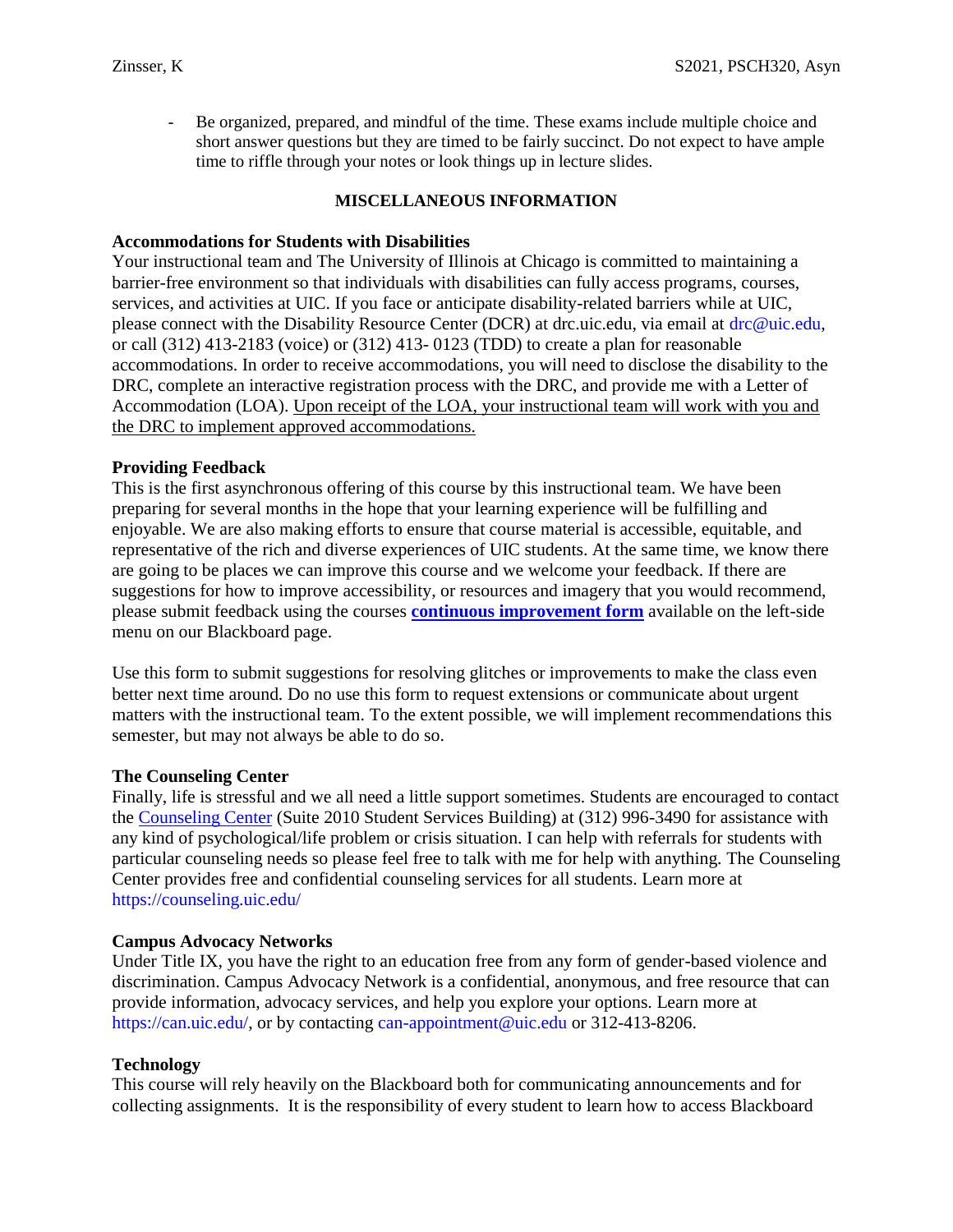and post assignments properly. Should you have any technical difficulties, please contact the Instructional Technologies Lab: [blackboard@uic.edu](mailto:blackboard@uic.edu) or 312-996-9824.

Students must use their UIC email account to receive important University information, including messages related to this class. Professors are prohibited from communicating with you via any other email address so please ensure that messages are appropriately forwarded and that your inbox does not over fill.

## **Academic Integrity**

Students in this course are expected to behave at all times in a manner consistent with the UIC Honor System and Code [\(http://www.uic.edu/depts/honorcode/code.html\)](http://www.uic.edu/depts/honorcode/code.html). For all work, the name that appears on the paper must be the author's. If you are using someone else's work as a source, cite it. Please see details available at the website above. Violations of the Honor Code will not be tolerated in this course and will be immediately reported according to UIC procedures [\(http://www.uic.edu/depts/dos/studentconduct.html\)](http://www.uic.edu/depts/dos/studentconduct.html). The instructor reserves the right to use software to determine the extent to which the work is the student's. The instructor for this course reserves the right to enter a failing grade for any student found guilty of an honor code violation.

Last day to add or make changes to 16-week course(s) via Student Self Service is January 22<sup>nd</sup>.

**Last day for undergraduate students to withdraw from individual courses via college office is March 19th .**

**Course Calendar Overview**